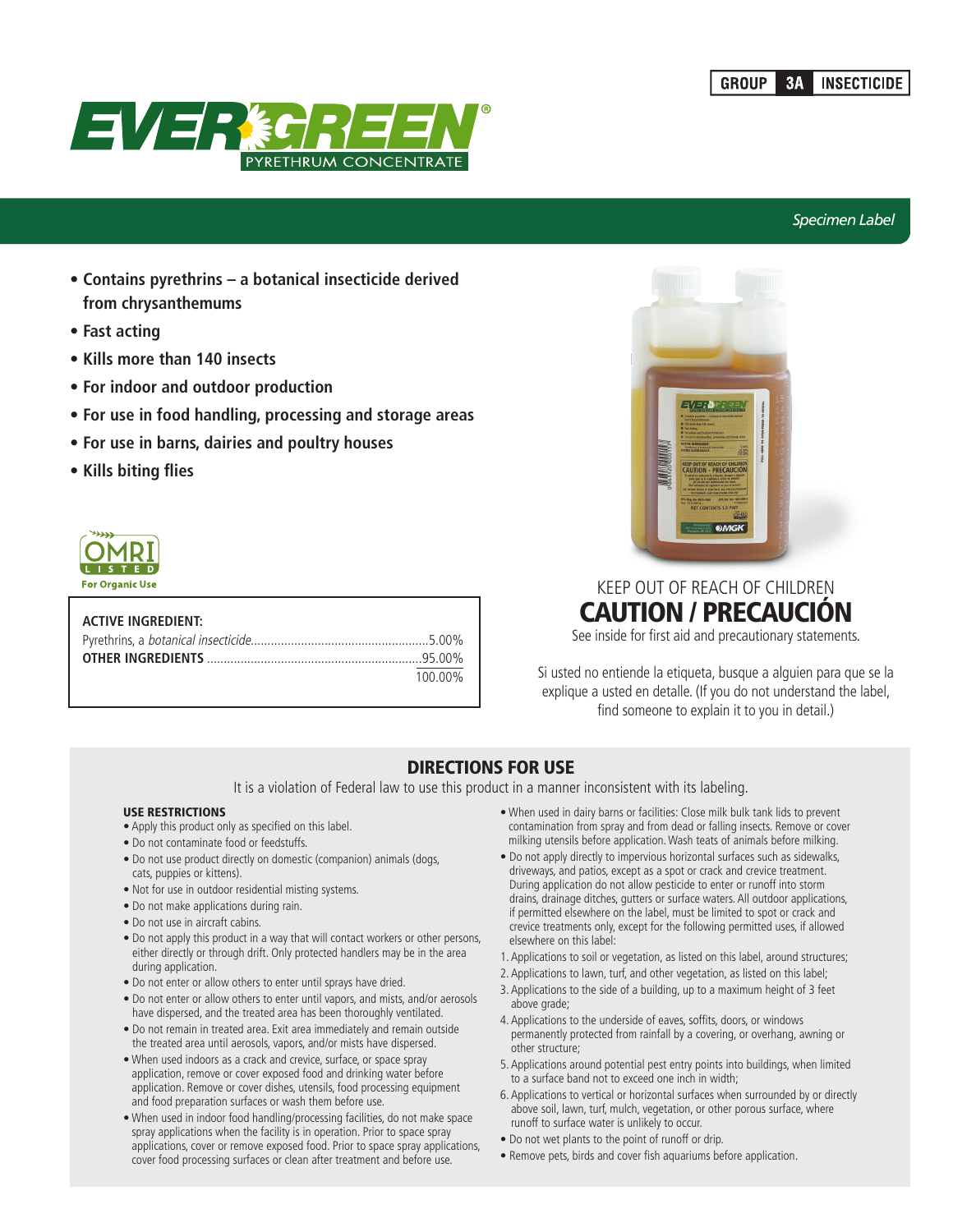#### AGRICULTURAL USE REQUIREMENTS

Use this product only in accordance with its labeling and with the Worker Protection Standard, 40 CFR, Part 170. This Standard contains requirements for the protection of agricultural workers on farms, forests, nurseries, and greenhouses, and handlers of agricultural pesticides. It contains requirements for training, decontamination, notification, and emergency assistance. It also contains specific instructions and exceptions pertaining to the statements on this label about personal protective equipment (PPE), and restricted-entry interval. The requirements in this box only apply to uses of this product that are covered by the Worker Protection Standard.

Do not enter or allow worker entry into treated areas during the restricted-entry interval (REI) of 12 hours.

# NON-AGRICULTURAL USE REQUIREMENTS

The requirements in this box apply to uses of this product that are NOT within the scope of the Worker Protection Standard for agricultural pesticides (40 CFR, Part 170). The WPS applies when this product is used to produce agricultural plants on farms, forests, nurseries, or greenhouses.

Keep unprotected persons out of treated areas until sprays have dried.

Wear protective clothing when using or handling this product to help avoid

PESTICIDE RESISTANCE MANAGEMENT

EVERGREEN® Pyrethrum Concentrate contains a Group 3A insecticide. Insect biotypes with acquired resistance to Group 3A may eventually dominate the insect population if Group 3A insecticides are used repeatedly in the same field or in successive years as the primary method of control for targeted species. This may result in partial or total loss of control of those species by EVERGREEN Pyrethrum Concentrate or other Group 3A insecticides.

To delay insecticide resistance consider:

• Avoiding the consecutive use of EVERGREEN Pyrethrum Concentrate or other Group 3A insecticides that have a similar target site of action, on the same insect species.

PPE required for early entry to treated areas (that is permitted under Worker Protection Standard and that involves contact with anything that has been treated, such as plants, soil, or water), is:

- Long-sleeved shirt and long pants;
- Chemical-resistant gloves, such as Barrier Laminate, Nitrile Rubber, Neoprene Rubber, or Viton;
- Shoes plus socks.

For any requirements specific to your State or Tribe, consult the agency responsible for pesticide regulation.

exposure to eyes and skin. Eye protection, gloves, a long-sleeved shirt and long pants are recommended.

Allow spray to dry before allowing adults, children or pets on treated areas.

For any requirements specific to your State or Tribe, consult the agency responsible for pesticide regulation.

- Using tank mixtures or premixes with insecticides from a different target site of action Group as long as the involved products are all registered for the same use and have different sites of action.
- Basing insecticide use on a comprehensive IPM program.
- Monitoring treated insect population for loss of field efficacy.
- Contacting your local extension specialist, certified crop advisors, and/or manufacturer for insecticide resistance management and/or IPM recommendations for the specific site and resistance pest problems.

#### INDOOR AREAS for use in and around:

| Aircraft (not<br><b>Milking Parlors</b><br><b>Recreational Vehicles</b><br>Canneries<br>Drugstores<br>Homes<br>aircraft cabins)<br>Casinos<br>Horse Stables<br>Mills<br>Research Animal<br>Dumpsters<br>Animal Areas<br>and Barns<br><b>Ouarters</b><br>Cattle Barns<br><b>Dwellings</b><br>Mini Storage<br>and Quarters<br><b>Horse Trailers</b><br>Restaurants<br>Cattle Stalls<br>Egg Processing Plants<br>Mobile Canteens<br>Animal Control<br><b>Retail Stores</b><br>Hospices<br>Mobile Homes<br>Churches<br><b>Factories</b><br>Centers<br><b>Rice Mills</b><br>Hospitals<br>Circus Tents<br><b>False Ceilings</b><br>Morques<br><b>Animal Shelters</b><br><b>Hotels</b><br>Schools<br><b>City Missions</b><br><b>Food Processing Plants</b><br><b>Mortuaries</b><br>Apartments<br>Seed Production<br>Indoor Eating<br>Classrooms<br>Food Storage Areas<br>Motels<br>Arcades<br>Establishments<br><b>Facilities</b><br>Freight Containers<br>Movie Theaters<br>Closets<br>Assisted Livina<br>Industrial Installations<br>Seed Warehouses<br>Frozen Food Plants<br>Club Houses<br><b>Facilities</b><br>Museums<br>Institution<br>Ship Holds<br>Attics<br>Coffee Shops<br>Fruit Packing Sheds<br>Mushroom Processing<br>Dining Areas<br>Ships<br>Areas<br>Auditoriums<br><b>Funeral Parlors</b><br>Colleges<br>Institutions<br>Smoke Shops<br>Nursing Homes<br><b>Bakeries</b><br>Commercial Buildings<br>Garages<br>Jails<br><b>Spice Plants</b><br>Office Buildings<br>Barns<br>Communication<br>Garbage Bins<br>Kennels<br>Spice Production<br>Other Public Buildings<br>Centers<br>Garbage Cans<br><b>Bars</b><br>Laboratories<br><b>Facilities</b><br>Concession Stands<br>Parking Garages<br>Garbage Compactors<br><b>Basements</b> |                                                                                                                                                                                                                                                                                                                                                                                                                                                                                                                       |
|------------------------------------------------------------------------------------------------------------------------------------------------------------------------------------------------------------------------------------------------------------------------------------------------------------------------------------------------------------------------------------------------------------------------------------------------------------------------------------------------------------------------------------------------------------------------------------------------------------------------------------------------------------------------------------------------------------------------------------------------------------------------------------------------------------------------------------------------------------------------------------------------------------------------------------------------------------------------------------------------------------------------------------------------------------------------------------------------------------------------------------------------------------------------------------------------------------------------------------------------------------------------------------------------------------------------------------------------------------------------------------------------------------------------------------------------------------------------------------------------------------------------------------------------------------------------------------------------------------------------------------------------------------------------------------------------------------------------------------------------|-----------------------------------------------------------------------------------------------------------------------------------------------------------------------------------------------------------------------------------------------------------------------------------------------------------------------------------------------------------------------------------------------------------------------------------------------------------------------------------------------------------------------|
| Laundromats<br>Sports Stadiums<br>Condominiums<br>Passenger<br>Bathrooms<br>Garbage Trucks<br><b>Stables</b><br>Lavatories<br><b>Railroad Cars</b><br>Court Houses<br><b>Gas Stations</b><br>Beverage Plants<br>Libraries<br>Storage Bins (areas)<br>Peanut Warehouses<br>Crawl Spaces<br><b>Grain Elevators</b><br><b>Boats</b><br>Liquor Stores<br>Storage or<br>Pool Halls<br>Crematoriums<br><b>Bottling Plants</b><br>Processing Areas<br>Grain Harvesting and<br>Livestock Barns<br>Poultry Houses<br><b>Dairies</b><br>Handling Equipment<br>that contain Dried<br><b>Breweries</b><br>Livestock Hauling<br><b>Poultry Plants</b><br><b>Fruit Products</b><br>Dairy Stalls and<br><b>Grain Mills</b><br><b>Brewery Warehouses</b><br>Equipment<br>Pounds<br><b>Holding Areas</b><br>Stores<br>Granaries<br><b>Buildings</b><br>Loafing Sheds<br>Day Care Centers<br>Prisons<br>Supermarkets<br>Grocery Stores<br>Locker Rooms<br><b>Buses</b><br>Swine Houses<br>Delicatessens<br><b>Public Storages</b><br><b>Health Care Facilities</b><br>Cabinets<br>Mausoleums<br>Rabbit Processing<br>Taverns<br>Department Stores<br>Herb Drying and<br>Cabins<br>Meat Packing Plants<br>Plants<br><b>Diners</b><br>Processing Facilities<br>Mess Halls<br>Cafeterias<br>Railroad Cars<br>Herb Warehouses<br>Dog Houses<br>Milk Rooms<br>Campers                                                                                                                                                                                                                                                                                                                                                                                                 | Textile Mills and<br>Warehouses<br>Theaters<br><b>Tobacco Factories</b><br>Tobacco Warehouses<br>Tool Sheds<br><b>Trains</b><br>Transportation<br>Equipment<br><b>Truck Trailers</b><br>Trucks<br>Tunnels<br>Universities<br><b>USDA</b> Inspected<br><b>Facilities</b><br><b>Utilities</b><br><b>Utility Rooms</b><br>Vending Machines<br>Veterinary Hospitals<br>Wall and<br><b>Equipment Voids</b><br>Warehouses<br>Washrooms<br><b>Wheat Mills</b><br>Wholesale Stores<br><b>Wine Cellars</b><br>Wineries<br>Zoos |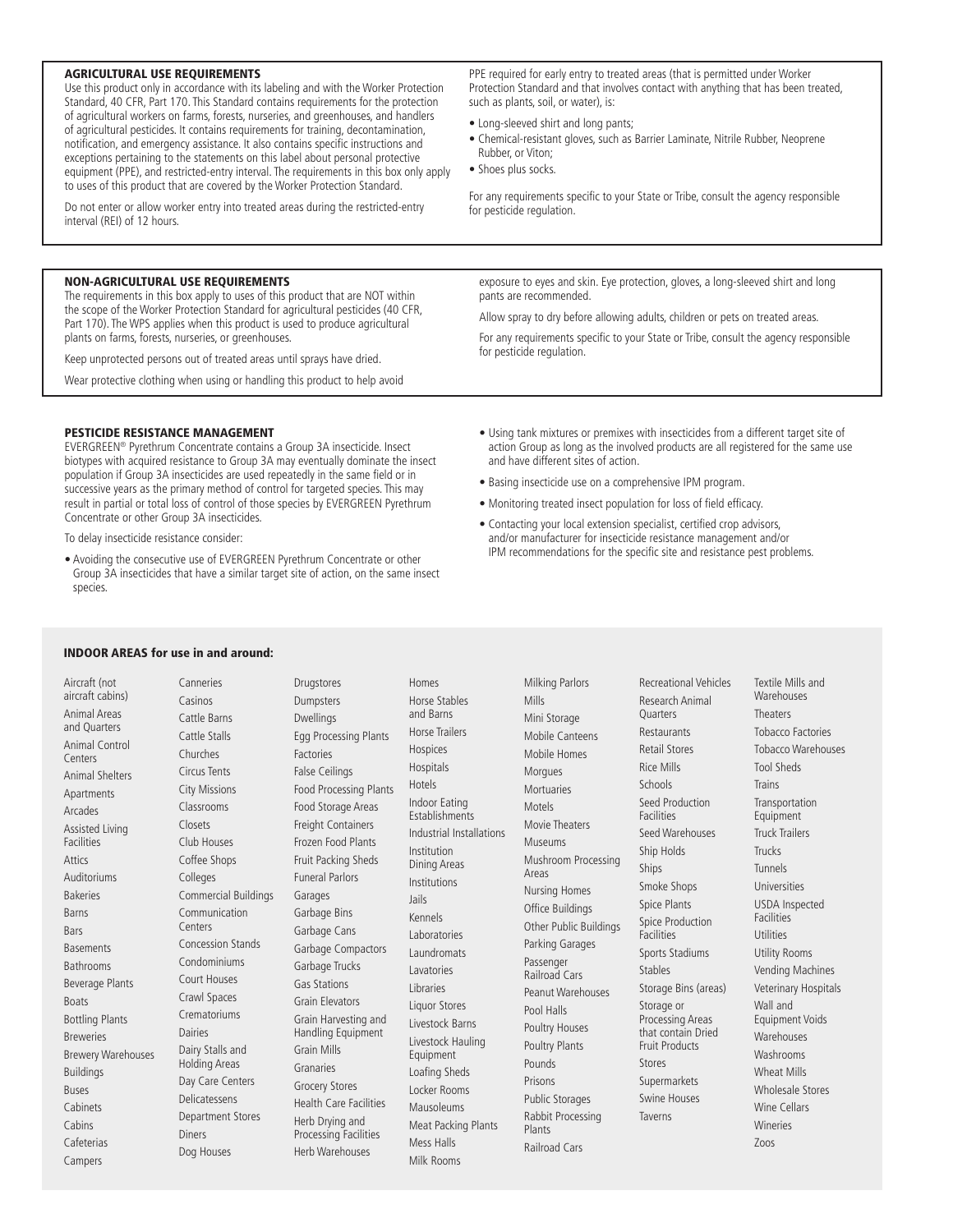### OUTDOOR AREAS for use in and around:

| Alleys<br>Amphitheaters<br>Amusement Parks<br>Athletic Fields<br>(baseball, football,<br>soccer)<br>Back Yards<br><b>Balconies</b><br>Baseball Fields<br><b>Bleachers</b><br><b>Bridges</b> | Campgrounds<br>Car Washes<br>Circuses<br><b>Construction Sites</b><br>Corrals<br>Courtyards<br>Curbs<br>Drive-In Restaurants<br>Drive-In Theaters<br>Dumpsters | <b>Exterior of Homes and</b><br>Other Buildings<br>Fair Grounds<br>Feedlots<br>Front Yards<br>Game Fields<br>Garbage Dumps<br>Gardens<br>Gazebos<br>Golf Courses | Grandstands<br>Greenhouses<br>Junkyards<br>Kennels<br>Levees<br>Livestock Pastures<br>Manure Piles<br><b>Nurseries</b><br>Outdoor Eating<br>Establishments | Outdoor Growing<br>Crops<br>Parking Lots<br>Parks<br>Patios<br>Playgrounds<br>Racetracks<br>Ranges<br><b>Recreation Areas</b><br><b>Rest Areas</b> | Roadsides<br>Rooftops<br>Sanitary Sewers<br>(manholes)<br>School Yards<br>Side Yards<br>Sidewalks<br>Stadiums<br>Tennis Courts<br>Trees. Shrubs. Flowers<br>and Foliage Plants | Truck Stops<br>Underpasses<br>Urban Areas<br>Utility Rooms<br>Outdoors<br>Weigh Stations<br><b>Wild Animal Parks</b><br>Wood Piles<br>Zoos and Other Similar<br>Areas |
|---------------------------------------------------------------------------------------------------------------------------------------------------------------------------------------------|----------------------------------------------------------------------------------------------------------------------------------------------------------------|------------------------------------------------------------------------------------------------------------------------------------------------------------------|------------------------------------------------------------------------------------------------------------------------------------------------------------|----------------------------------------------------------------------------------------------------------------------------------------------------|--------------------------------------------------------------------------------------------------------------------------------------------------------------------------------|-----------------------------------------------------------------------------------------------------------------------------------------------------------------------|
|                                                                                                                                                                                             |                                                                                                                                                                |                                                                                                                                                                  |                                                                                                                                                            |                                                                                                                                                    |                                                                                                                                                                                |                                                                                                                                                                       |
| <b>EOP LICE ON-</b>                                                                                                                                                                         |                                                                                                                                                                |                                                                                                                                                                  |                                                                                                                                                            |                                                                                                                                                    |                                                                                                                                                                                |                                                                                                                                                                       |

#### FOR USE ON:

| Beefalo        | Cattle – beef and | Elk     | Hogs      | Mules     | Poultry | Roosters |
|----------------|-------------------|---------|-----------|-----------|---------|----------|
| <b>Birds</b>   | milking           | Emus    | Horses    | Ostrich   | Pullets | Sheep    |
| <b>Buffalo</b> | Chickens          | Exotics | Lambs     | Oxen      | Ouail   | Swine    |
| Calves         | Donkeys           | Geese   | Livestock | Pheasants | Ratites | Turkeys  |
|                | <b>Ducks</b>      | Goats   | Llamas    | Ponies    |         |          |

#### TO KILL THE FOLLOWING INSECTS:

| Angoumois<br><b>Grain Moths</b><br>Ants (excluding fire<br>and Pharaoh ants)<br>Aphids<br>Apple Maggots<br>Armored Scales<br>Armyworms<br>Artichoke<br>Plume Moths<br>Asparagus Beetles<br>Bagworms<br><b>Bean Beetles</b><br><b>Beet Armyworms</b><br><b>Beetles</b><br>Bermudagrass Mirids<br>Billbugs<br><b>Blister Beetles</b><br><b>Blow Flies</b><br><b>Boll Weevils</b><br>Boxelder Bugs<br>Branch and<br><b>Twig Borers</b><br>Brown Dog Ticks<br>Cabbage Loopers | Cabbage Maggots<br>Cadelles<br>Cankerworms<br><b>Carrot Weevils</b><br>Caterpillars<br>Chalcids<br>Cheese Skippers<br>Cherry Fruit Flies<br>Cigarette Beetles<br>Clover Mites<br>Clover Weevils<br>Cockroaches<br>Codling Moths<br>Colorado Potato<br><b>Beetles</b><br>Confused Flour Beetles<br>Corn Earworms<br>Crane Flies<br>Crickets<br>Cross-striped<br>Cabbageworms<br><b>Cucumber Beetles</b><br>12-spotted Cucumber<br><b>Beetles</b><br>Dark Mealworms | Darkling Beetles<br>(lesser mealworms)<br>Diamondback Larvae<br>and Moths<br>Driedfruit Beetles<br><b>Drugstore Beetles</b><br>Earwigs<br><b>Eastern Tent</b><br>Caterpillars<br>Elm Leaf Beetles<br>Eriophyid Mites<br>European Pine<br><b>Tip Moths</b><br>Fireworms<br>Flea Beetles<br>Fleas<br>Forest Tent Caterpillars<br>Fruit Flies<br><b>Fruittree Leafrollers</b><br>Fruitworms<br><b>Fungus Gnats</b><br>Garden Symphylan<br>Glassy-winged<br>Sharpshooters<br>Gnats | <b>Grain Mites</b><br>Grape Leafhoppers<br>Grape Mealybugs<br>Grapeleaf<br>Skeletonizers<br>Grasshoppers<br>Greenbugs<br>Green Fruitworms<br>Green Peach Aphids<br>Greenhouse Thrips<br><b>Gypsy Moths</b><br>(adults & larvae)<br>Harleguin Bugs<br>Heliothis spp.<br>Horn Flies<br>Hornworms<br>House Flies<br>Imported<br>Cabbageworms<br>Indian Meal Moths<br>Japanese Beetles<br>Katydids<br>Lace Bugs<br>Leaffooted<br>Plant Bugs | Leafhoppers<br>Leafminers<br>Leafrollers<br>Leaftiers<br>Lice<br>Loopers<br>Lygus<br>Maggots<br>Mealybugs<br>Mediterranean<br>Flour Moths<br>Mexican Bean Beetles<br>Midges<br>Millipedes<br><b>Mites</b><br>Mole Crickets<br>Moths<br>Mushroom Flies<br>Navel Orangeworms<br>Olive Fruit Flies<br>Onion Maggots<br>Orange Tortrix<br>Pacific Flatheaded<br><b>Borers</b><br>Pear Psyllids | Pepper Weevils<br>Pink Bollworms<br>Potato Leafhoppers<br>Potato Tuberworms<br>Poultry Lice<br>Proba Bugs<br>Psyllids<br>Red Flour Beetles<br><b>Rice Weevils</b><br>Saltmarsh Caterpillars<br>Sawtoothed<br>Grain Beetles<br>Scales<br>Sharpshooters<br>Sheep "Tick" or Ked<br>Shore Flies<br>Shothole Borers<br>Silverfish<br>Skippers<br>Small Flying Moths<br>Soft Scales<br>Southern Chinch Bugs<br>Sowbugs<br>Spider Beetles | Spiders (excluding<br>Brown Recluse<br>Spiders)<br>Springtails<br>Squash Bugs<br>Stable Flies<br><b>Stink Bugs</b><br>Tarnished Plant Bugs<br><b>Thrips</b><br><b>Tobacco Moths</b><br>Tomato Budworms<br>Tomato Bugs<br>Tomato Fruitworms<br>Tomato Hornworms<br>Tomato Pinworms<br><b>Tomato Russet Mites</b><br><b>Tussock Moths</b><br>Vine Mealybugs<br>Vinegar Flies<br>Webworms<br>Weevils<br>Western Yellowstriped<br>Armyworms<br>Whiteflies<br><b>Yellow Mealworms</b> |
|---------------------------------------------------------------------------------------------------------------------------------------------------------------------------------------------------------------------------------------------------------------------------------------------------------------------------------------------------------------------------------------------------------------------------------------------------------------------------|-------------------------------------------------------------------------------------------------------------------------------------------------------------------------------------------------------------------------------------------------------------------------------------------------------------------------------------------------------------------------------------------------------------------------------------------------------------------|--------------------------------------------------------------------------------------------------------------------------------------------------------------------------------------------------------------------------------------------------------------------------------------------------------------------------------------------------------------------------------------------------------------------------------------------------------------------------------|-----------------------------------------------------------------------------------------------------------------------------------------------------------------------------------------------------------------------------------------------------------------------------------------------------------------------------------------------------------------------------------------------------------------------------------------|--------------------------------------------------------------------------------------------------------------------------------------------------------------------------------------------------------------------------------------------------------------------------------------------------------------------------------------------------------------------------------------------|------------------------------------------------------------------------------------------------------------------------------------------------------------------------------------------------------------------------------------------------------------------------------------------------------------------------------------------------------------------------------------------------------------------------------------|----------------------------------------------------------------------------------------------------------------------------------------------------------------------------------------------------------------------------------------------------------------------------------------------------------------------------------------------------------------------------------------------------------------------------------------------------------------------------------|
|---------------------------------------------------------------------------------------------------------------------------------------------------------------------------------------------------------------------------------------------------------------------------------------------------------------------------------------------------------------------------------------------------------------------------------------------------------------------------|-------------------------------------------------------------------------------------------------------------------------------------------------------------------------------------------------------------------------------------------------------------------------------------------------------------------------------------------------------------------------------------------------------------------------------------------------------------------|--------------------------------------------------------------------------------------------------------------------------------------------------------------------------------------------------------------------------------------------------------------------------------------------------------------------------------------------------------------------------------------------------------------------------------------------------------------------------------|-----------------------------------------------------------------------------------------------------------------------------------------------------------------------------------------------------------------------------------------------------------------------------------------------------------------------------------------------------------------------------------------------------------------------------------------|--------------------------------------------------------------------------------------------------------------------------------------------------------------------------------------------------------------------------------------------------------------------------------------------------------------------------------------------------------------------------------------------|------------------------------------------------------------------------------------------------------------------------------------------------------------------------------------------------------------------------------------------------------------------------------------------------------------------------------------------------------------------------------------------------------------------------------------|----------------------------------------------------------------------------------------------------------------------------------------------------------------------------------------------------------------------------------------------------------------------------------------------------------------------------------------------------------------------------------------------------------------------------------------------------------------------------------|

**IMPORTANT NOTE:** It is recommended that the final spray mix be buffered to a pH of 5.5 - 7.0. Outside of this range pyrethrins can degrade and the product will lose effectiveness.

To avoid possible harm to honey bees and other beneficial insects, it is advisable to apply when the non-target insects are least active.

Pyrethrins degrade rapidly in sunlight. To ensure the best performance, coverage is key. Use spray equipment that will provide the best coverage and direct contact with as many insects as possible.

TANK MIX: This product may be tank mixed with other insecticides, acaricides, fungicides, adjuvants, and wetting agents. This application should conform to accepted use precautions and directions for both products. Tank mix applications must be made in accordance with the more restrictive of label limitations and precautions. No label application rates may be exceeded. This product cannot be mixed with any product with label prohibitions against such mixing.

Prior to tank mixing, a compatibility test should be conducted using the proper proportions of products and water to ensure the physical compatibility of the mixture.

**PHYTOTOXICITY NOTE:** Plant safety is an important consideration when using insecticides in a greenhouse. However, it is not possible to evaluate the phytotoxicity of EVERGREEN Pyrethrum Concentrate on numerous plant varieties that may react differently to insecticides in different growth stages or under varying environmental conditions. Before making widespread applications of EVERGREEN Pyrethrum Concentrate or tank mix combinations, treat a limited number of plants and observe for phytotoxicity over a 10-day period.

**GROWING CROPS IN GREENHOUSES AND NURSERIES:** Apply 4.5 to 18 fl. oz. per acre [2.25 fl. oz. to 9 fl. oz. per ½ acre] by ground equipment in sufficient water for thorough coverage. This product may be applied by air at the rate of 4.5 to 18 fl. oz. per acre [2.25 fl. oz. to 9 fl. oz. per ½ acre] in a minimum of 20 gallons of water. Mix only enough for immediate use. Spraying should begin when insects first appear. Do not wait until plants are heavily infested. Do not apply more than 1 time per day.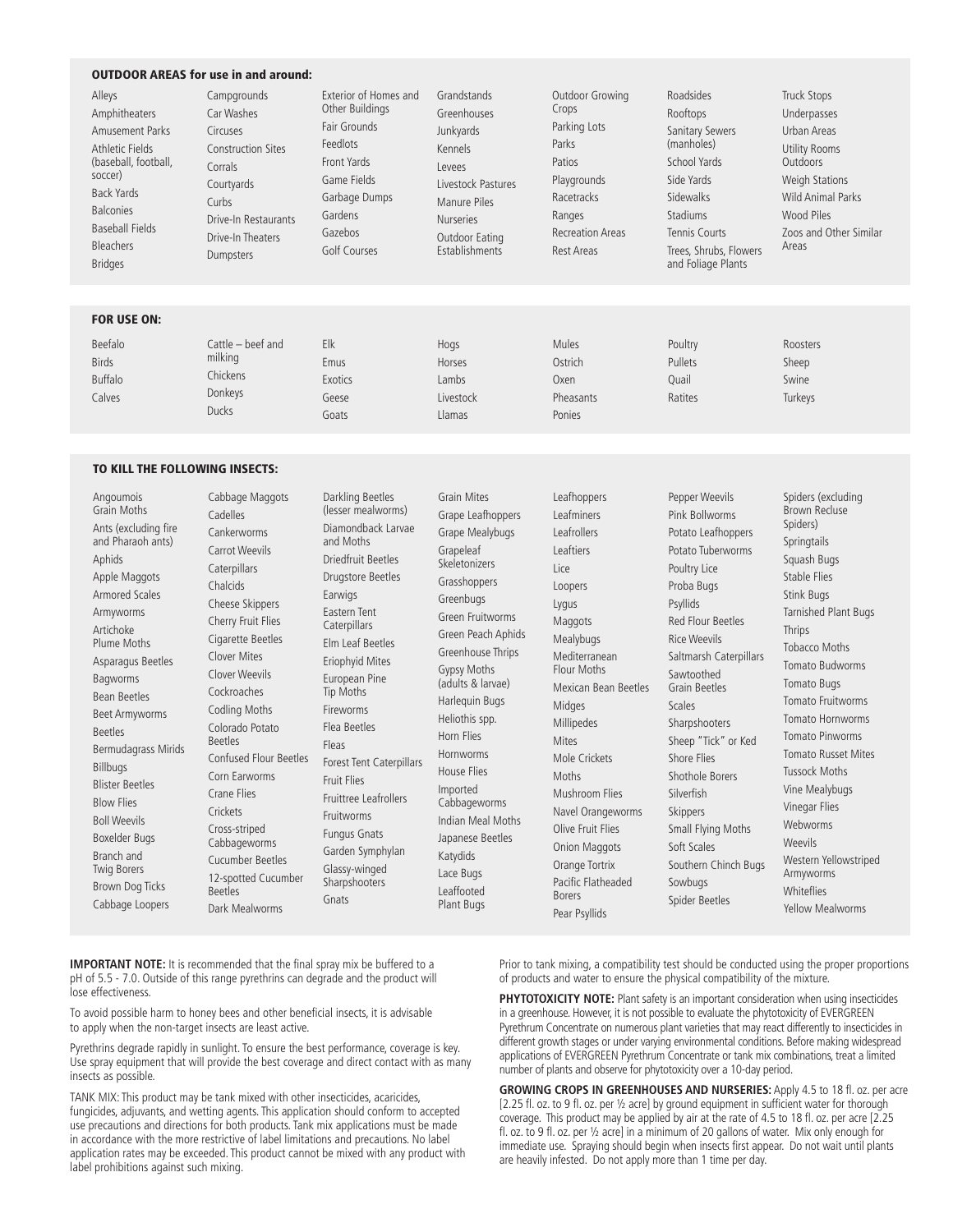**ORNAMENTALS:** Including: African Violet, Ageratum, Andromeda, Arborvitae, Ash, Aster, Azalea, Beech, Begonia, Birch, Boxwood, Calceolaria, Calendula, Calla, Camellia, Carnation, Ceanothus, Chrysanthemum, Cineraria, Coleum, Cotoneaster, Crab Apple, Cyclamen, Cypress, Daffodil, Dahlia, Delphinium, Dogwood, Elm, Eucalyptus, Euonymus, Fern, Ficus, Fir, Firethorn, Foliage Plants, Forsythia, Fuchsia, Gardenia, Geranium, Gladiolus, Gloxinia, Gypsophila, Hawthorn, Hemlock, Hickory, Holly, Honey Locust, Horse Chestnut, Hyacinth, Hydrangea, Iris, Juniper, Larch, Laurel, Lilac, Lily, Linden, Maidenhair Fern, Marigold, Mimosa, Myrtle, Narcissus, Oak, Palm, Pansy, Pelargonium, Peony, Petunia, Philodendron, Phlox, Pine, Privet, Pyracantha, Rhododendron, Roses, Rubber Plant, Snapdragon, Sweet Pea, Tulip Tree, Tulips, Viburnum, Wandering Jew, Willow, Yew, Zinnia.

## **USE ON GREENHOUSE FRUIT, VEGETABLE, FLOWER AND FOLIAGE PLANTS:**

Combine 16 to 32 fl. oz. with 100 gallons [8 to 16 fl. oz. with 50 gallons] of water for applications with conventional sprayers or 1/4 to 1/2 fl. oz. per gallon of water for applications with handheld or backpack sprayers.

**FOR USE OUTDOORS ON TREES, SHRUBS, FLOWERS AND FOLIAGE PLANTS:** Combine 16 to 32 fl. oz. of EVERGREEN Pyrethrum Concentrate with 100 gallons (8 to 16 fl. oz. of EVERGREEN Pyrethrum Concentrate with 50 gallons) of water for applications with conventional sprayers or 16 to 32 fl. oz. of EVERGREEN Pyrethrum Concentrate with 10 gallons (8 to 16 fl. oz. of EVERGREEN Pyrethrum Concentrate with 5 gallons) of water for applications with low volume mist blowers or  $\frac{1}{4}$  to  $\frac{1}{2}$  fl. oz. per gallon water for applications with handheld or backpack sprayers.

**FOR USE ON AND AROUND LISTED OUTDOOR AREAS:** To kill insects on Turf, Ornamental Plants, Gardens, Landscaping, Foundation Walls and Perimeters, mix ¼ to ½ fl. oz. of EVERGREEN Pyrethrum Concentrate per gallon of water for applications with compressed air sprayers or pump-driven sprayers.

**FOR USE IN VEGETABLE AND TRUCK GARDENS:** For commercial production of listed crops to kill listed insects, dilute 1/4 to 1/2 fl. oz. of EVERGREEN Pyrethrum Concentrate per gallon of water. Apply diluted solution with all types of agricultural sprayers, including compressed air sprayers or pump-driven sprayers.

## **USE INDOORS ON TREES, SHRUBS, FLOWERS AND FOLIAGE PLANTS:** Combine

16 to 32 fl. oz. of EVERGREEN Pyrethrum Concentrate with 100 gallons (8 to 16 fl. oz. of EVERGREEN Pyrethrum Concentrate with 50 gallons) of water for applications with conventional sprayers or ¼ to ½ fl. oz. of EVERGREEN Pyrethrum Concentrate per gallon of water for applications with handheld or backpack sprayers.

**FOR USE ON HARVESTED FRUITS AND VEGETABLES:** Apples, Blackberries, Blueberries, Boysenberries, Cherries, Crab Apples, Currants, Dewberries, Figs, Gooseberries, Grapes, Guavas, Loganberries, Mangoes, Muskmelons, Oranges, Peaches, Pears, Peas, Pineapples, Plums, Raspberries, Tomatoes.

# **DIRECT SPRAY TO FRUITS IN BASKETS, ON TRUCKS OR IN PROCESSING**

**PLANTS:** To kill Drosophila spp., Tephritid spp., Fruit Flies, Vinegar Flies and other nuisance pests, dilute this concentrate at the rate of 1 part with 900 parts water (1 pint with 125 gallons of water). Thoroughly mix the emulsion in the spray tank and treat as follows:

- 1) Apply liberally to fruits and vegetables in baskets, on trucks and in plants. Use sprayers at a high pressure for applying at the rate of five or six pints of diluted spray to a 2-ton load of produce. Direct the spray for maximum coverage of the baskets or hampers. It is important to spray between and beneath the containers.
- 2) Spray the raw stock stacked in the yard.
- 3) Dip baskets in the diluted spray, after dumping the produce to kill adhering larvae and pupae.

# USE DIRECTIONS FOR INDOOR APPLICATIONS

Remove pets and birds and cover fish aquariums before spraying.

Kills only at time of application. Listed insect pests must be directly contacted to be effective.

Do not apply this product in patient rooms or in any rooms while occupied by the elderly or infirm. Patients should be removed prior to treatment. If application is done as a surface spray, patients may re-enter once the spray has dried. If application is done as a space spray, patient rooms should be thoroughly ventilated for 2 hours following spraying, and before returning patients to treated areas.

Do not apply in institutions (including libraries, schools, sports facilities, etc.) in the immediate area where occupants are present. Do not apply to classrooms while in use. Vacate rooms prior to treatment. If application is done as a surface spray, rooms should be thoroughly ventilated for 2 hours following spraying, and before re-entering treated areas.

**FOOD AREA USE:** Avoid contamination of food or feedstuffs. Do not apply directly to food. In the home all food processing surfaces, dishes and utensils should be covered during treatment or thoroughly washed before use.

#### SURFACE SPRAY:

**FOR USE AS A SURFACE SPRAY IN LISTED INDOOR AREAS:** To kill accessible, exposed stages of listed crawling insects, dilute 1 - 3 fl. oz. of concentrate with one gallon of water, mix well and apply as a coarse wetting spray at the rate of 1 gallon of spray mixture per 750 sq. ft. of surface. To ensure maximum kill of listed crawling insects, spray thoroughly into all cracks, moldings, crevices, walls, floors and surfaces of bins, storage and handling areas. Particular attention should be paid to areas where moisture collects, such as drains, sinks, and water pipes and around the base of heavy machinery and equipment, contacting as many insects as possible. To kill ants (excluding fire and Pharaoh ants), spray directly into nests, along trails, and directly on all ants observed.

#### Dilution Table for Surface Spray

| <b>Fluid ounces of</b><br>concentrate per gallon<br>of solution | <b>Pounds of pyrethrum</b><br>per gallon of solution | <b>Percent pyrethrins in</b><br>solution |  |
|-----------------------------------------------------------------|------------------------------------------------------|------------------------------------------|--|
| 1                                                               | 0.0032                                               | 0.039%                                   |  |
| $\overline{\mathcal{L}}$                                        | 0.0064                                               | 0.078%                                   |  |
| 3                                                               | 0.0096                                               | 0.118%                                   |  |
| 4                                                               | 0.0128                                               | 0.159%                                   |  |
| 5                                                               | 0.0160                                               | 0.200%                                   |  |
| 6                                                               | 0.0192                                               | 0.242%                                   |  |
| 7                                                               | 0.0224                                               | 0.284%                                   |  |
| 8                                                               | 0.0256                                               | 0.328%                                   |  |
| 12                                                              | 0.038                                                | 0.508%                                   |  |
| 16                                                              | 0.051                                                | 0.702%                                   |  |
| 22                                                              | 0.070                                                | 1.020%                                   |  |

## **FOR USE IN MEAT AND POULTRY PROCESSING FACILITIES:**

To kill accessible, exposed stages of listed crawling insects, dilute 9 fl. oz. with one gallon of water and apply at the rate of 1 gallon to 750 sq. ft., paying special attention to force the spray into all cracks and crevices.

**SPACE SPRAY IN FOOD AND NON-FOOD AREAS OF LISTED INDOOR AREAS:** For use in mechanical fogging or spraying equipment to kill accessible stages of listed FLYING AND CRAWLING INSECTS. Close room and shut off all air conditioners or ventilating equipment. Dilute at the rate of 1 part concentrate into 1 - 8 parts water (see table below) and mix well. Apply at the rate of 1 fl. oz. of diluted solution per 1,000 cu. ft. of space, filling the room with mist. Direct the space treatment upward and whenever practical, keep doors and windows closed for at least 30 minutes after application. Vacate treated area and thoroughly ventilate before re-entry.

This concentrate may also be diluted with oil. If the product is used in a certified organic facility, check with certification regulations regarding allowed oils. Any oil should also meet Federal Food Additive Regulation requirements as defined by CFR Title 21. Conduct a small jar compatibility test by mixing a small amount of oil and concentrate and observe the physical compatibility of the mixture. Dilute at the rate of 1 part of concentrate with up to 8 parts oil. Apply at the rate of 1 fl. oz. of diluted solution per 1,000 cu. ft. of space.

When this product is applied as a space spray in food processing or food handling establishment applications should be confined to time periods when the plant is not in operation.

### Dilution Table for ULV Foggers

|                       | --    |                                |                                   |                                                       |                           |
|-----------------------|-------|--------------------------------|-----------------------------------|-------------------------------------------------------|---------------------------|
| <b>Dilution ratio</b> |       | <b>Ratio of concentrate to</b> | <b>Ratio of water to solution</b> | Pounds of pyrethrum per<br>1,000 cu. ft. when applied | <b>Percent pyrethrins</b> |
| Concentrate           | Water | solution by volume             | by volume                         | at 1 fl. oz.<br>per 1,000 cu. ft.                     | in solution               |
| Undiluted             |       | 1.00                           | 0.00                              | 0.0032                                                | 5.00%                     |
|                       |       | 0.50                           | 0.50                              | 0.0016                                                | 2.47%                     |
|                       |       | 0.33                           | 0.67                              | 0.0011                                                | 1.65%                     |
|                       |       | 0.25                           | 0.75                              | 0.00101                                               | 1.23%                     |
|                       |       | 0.20                           | 0.80                              | 0.00064                                               | 0.99%                     |
|                       | 8     | 0.11                           | 0.89                              | 0.00035                                               | 0.547%                    |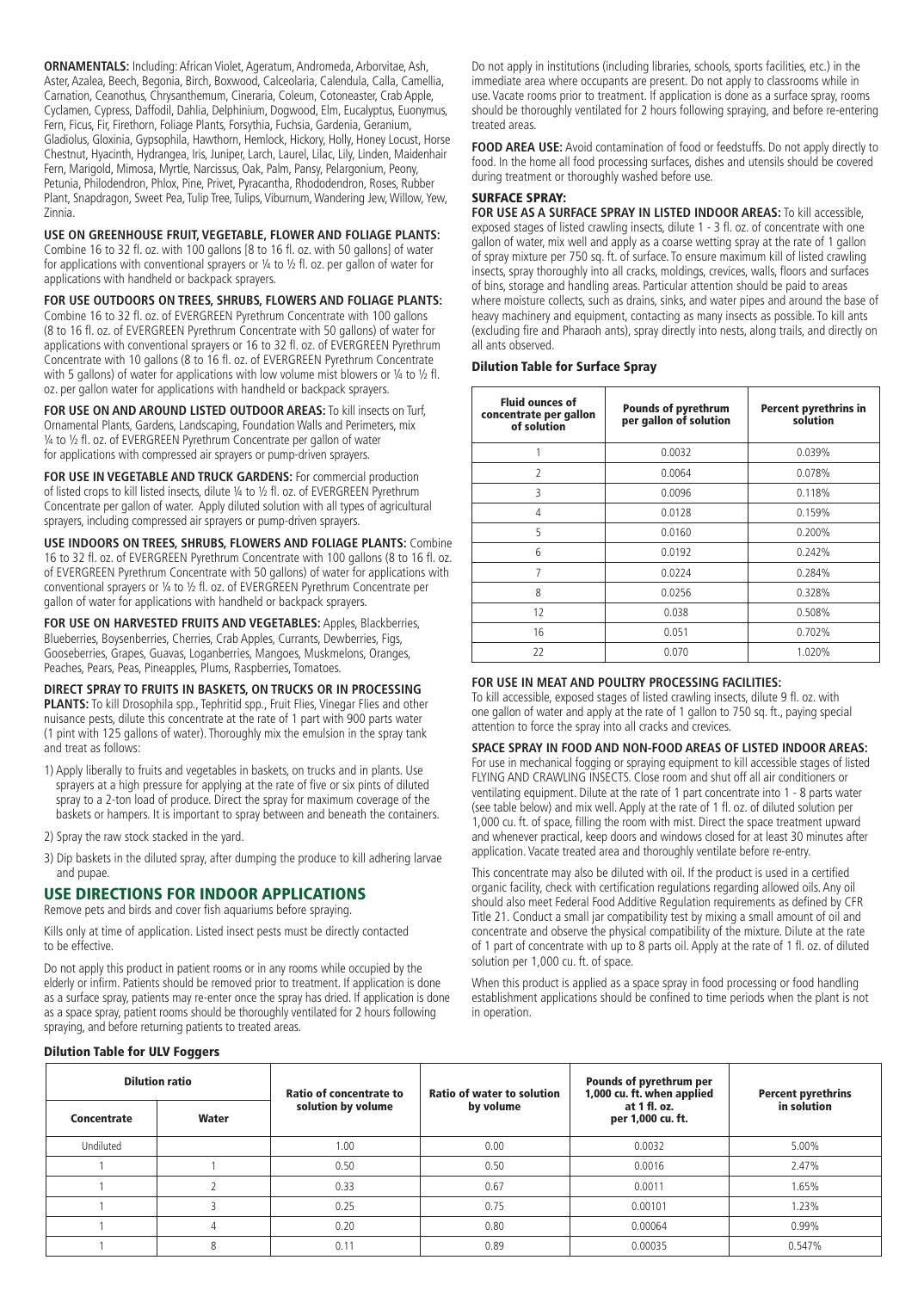**FOR USE ON SWEET POTATOES IN STORAGE:** To kill Fruit Flies and Vinegar Flies, dilute this concentrate at 1 part to 14 parts water (9 fl. oz. with one gallon of water). Apply as a space fog with a mechanical fogger capable of producing particles of aerosol size at the rate of 1 gallon diluted spray per 100,000 cu. ft. of space. Apply only when flying insects are present. Several applications may be necessary during periods of heavy infestation, but do not make more than 10 applications.

**FOR USE ON STORED PRODUCTS:** The product can be used to kill accessible stages of listed insects on the following stored commodities: Almond Nutmeat and Shells, Barley, Beans, Birdseed, Buckwheat, Cocoa Beans, Corn, Cottonseed, Dried Apricots, Dried Fruit, Dried Prunes, Figs, Flax, Grain Nuts, Oats, Peanut, Pistachio, Raisins, Rice, Rye, Sorghum, Tobacco, Wheat, and Walnut Nutmeat and Shells held in storage.

**DRIED FRUIT PRODUCTS IN STORAGE OR BEING PROCESSED:** To kill the following stored product pests: Driedfruit Beetles and Sawtoothed Grain Beetles. Remove and destroy infested products. Dilute concentrate at the rate of 1 part concentrate to 8 parts water and mix well. Disperse the solution as a fine mist in the air above the trays and shelves. Do not apply to fruit directly. If the solution is applied as a space spray, use one ounce diluted spray per 1,000 cu. ft. of space. Immediately following application, leave the room closed off for 1 hour. Thoroughly ventilate the treated area before re-entry. Do not apply more than 1 time per day. Sweep up and destroy fallen insects.

#### **ON ALMONDS, PEANUTS, PISTACHIOS AND WALNUTS IN BULK OR IN BAGS:**

To kill the following stored product insects: Almond Moths, Angoumois Grain Moths, Ants (excluding fire and Pharaoh ants), Cadelles, Cigarette Beetles, Confused Flour Beetles, Drugstore Beetles, Flat Grain Beetles, Granary Weevils, Indian Meal Moths, Lesser Grain Borers, Maize Weevils, Mediterranean Flour Moths, Merchant Grain Beetles, Red Flour Beetles, Rice Weevils, Rusty Grain Beetles, Sawtoothed Grain Beetles and Squarenecked Grain Beetles, dilute 2 fl. oz. of EVERGREEN Pyrethrum Concentrate per gallon of water and apply as a coarse wet spray over the top of stored nuts or the outside surface of stacked bagged nuts at the rate of 4 gallons per 1,000 sq. ft. Apply at weekly intervals for about 6 weeks and then at 15-day intervals. The first two applications should be applied at the rate of 4 gallons per 1,000 sq. ft., and subsequent treatments should be applied at the rate of 2 gallons per 1,000 sq. ft.

**TREATMENT OF STORED GRAIN AND SEED AREAS:** For best results to kill stored product pests in grain and seed storage areas and stored grain and seed, treat the area when it is empty of product, as a protectant applied as commodity is put into storage, and as a surface spray once it is in storage.

**FOR USE IN STORAGE SITES:** This concentrate can be used to treat grain and seed in warehouse bins and trucks, cargo ships, mills, bin hoppers, elevators and conveying equipment as a cleanup prior to using them for storage. In mills and elevators, all grain-infested accumulations should be removed from the bin hoppers. All storage areas and conveying equipment should be thoroughly cleaned by sweeping out the waste grain, cobwebs and other debris from the walls and rafters as well as on the floor and door frames with special attention to material lodged in the cracks and crevices. All debris should be removed and burned to kill eggs and insects that might be present.

For farms, particular attention should be given to cleaning up around the used feed and grain bags, grain residues from wagons, harvesting equipment and feed troughs. Newly harvested grain should not be placed in the same bin with carry-over grain, and all carry-over grain stocks that are not treated with grain protectant should be fumigated. These cleaning operations should be done within two or three weeks before harvest.

After above sanitation measures have been employed, spray all areas prior to use for storage with 1 part to 22 parts water (6 fl. oz. with one gallon of water) up to 1 part to 8 parts (1 pint with one gallon of water). Apply at the rate of one gallon per 750 sq. ft. on walls, floors, ceilings and partition boards of bins, paying particular attention to forcing the spray into all cracks and crevices.

FOR USE AS A GRAIN PROTECTANT: This concentrate when diluted with water and sprayed directly on grains will effectively protect the grain against grain storage insects for a full season or approximately 8 months. Dilute at the rate of 1 part to 22 parts water (6 fl. oz. with one gallon of water). Thoroughly mix the emulsion and apply at the rate of 5 gallons per 1,000 bushels of grain as it is carried along a belt or as it enters the auger or elevator. This concentrate may be used in combination with a registered fumigant for use on heavily infested stored products.

Monthly inspections should be made. If the top 2 or 3 inches are infested, re-treat applying at the rate of 2 gallons of diluted material per 1,000 bushels of stored product.

#### **SURFACE TREATMENT OF STORED GRAIN AND SEED:** To kill Indian Meal

Moths, Angoumois Grain Moths and Mediterranean Flour Moths, monthly inspections should be made after the grain is placed in storage. If the top two or three inches are infested, dilute 1 part EVERGREEN Pyrethrum Concentrate with 14 parts of water and apply at the rate of 2 gallons per 1,000 sq. ft. of grain. Rake the mixture into the grain to a depth of 4 inches.

#### FOR USE ON LISTED ANIMALS:

- 1) To kill Horn Flies, House Flies and Gnats, dilute at the rate of 1.5 to 3 fl. oz. per gallon of water and apply to wet hair thoroughly, paying particular attention to topline, underline, flanks, withers and other infested areas. Repeat treatment at intervals of 5 to 12 days for small insect populations or as needed when flies are emerging in large numbers.
- 2) To kill stable flies, dilute at the rate of 2.5 to 4 fl. oz. per gallon of water and apply at a quart per adult animal to wet hair thoroughly, paying particular attention to legs, flanks, barrel, topline and other body areas commonly attacked by these flies. Repeat treatment each week as needed.
- 3) To kill face flies, dilute at the rate of 2.5 fl. oz. per gallon of water and apply using spray which produces large wetting droplets. Apply to face of animal in the morning before releasing to pasture. Apply sufficiently to wet the face but not more than 1-1/2 ounces of spray solution per animal. Repeat daily as needed.
- 4) To kill biting and sucking lice on livestock, dilute at the rate of 1 quart with 60 gallons of water (1.5 fl. oz. with 2 gallons) and spray to thoroughly wet hair of animal, including the head and brush of the tail. Repeat treatment in 10 days to kill newly hatched lice.
- 5) To kill poultry lice, use a dilution of 2.5 to 4 fl. oz. of concentrate per gallon of water. Spray roosts, walls and nests or cages thoroughly. It is not necessary to remove poultry from the housing unit during treatment. This should be followed by spraying over the birds with a fine mist.
- 6) To kill mites on poultry and in poultry houses, dilute at the rate of 2.5 to 4 fl. oz. per gallon of water and spray crevices of roost poles, cracks in walls and cracks in nests where the mites hide. This should be followed by spraying over the birds with a fine mist.
- 7) To kill sheep "Tick" or Ked, dilute at the rate of 1.5 to 3 fl. oz. per 4 gallons of water and thoroughly wet all portions of the body by dipping or spraying with sufficient pressure and with a nozzle adjustment to give penetration of the wool. Treat at a rate sufficient to wet the animal.
- 8) To kill fleas and brown dog ticks on livestock and to obtain protection against reinfestation, dilute at the rate of 9 fl. oz. per gallon of water and wet the animal by dipping or spraying. This product may also be used for livestock/pet quarters. Do not spray pets. For best results against fleas and brown dog ticks on dogs and cats, the kennels and/or animal quarters and bedding should be treated. Remove and destroy pet's old bedding. To reduce infestation, thoroughly spray the animal's bedding and sleeping quarters. Also spray the entire inside surface of dog houses. Put fresh bedding in pet's quarters after spray has dried. Also treat dogs and cats [pets] with a registered flea and tick control product before allowing them to reenter treated area.
- 9) To kill adult darkling beetles (lesser mealworms) in poultry houses, dilute 2 – 5 teaspoons of EVERGREEN Pyrethrum Concentrate per gallon of water. Using a power or proportioner-type sprayer, apply a uniform spray until wet at pressures of 80 to 100 pounds per square inch to surfaces such as interior walls, roosting posts, structural support pillars, and other surfaces where adult beetles are observed. One gallon of spray mixture covers 250 – 500 sq. ft. Do not contaminate food/feed or water. For maximum effectiveness, treatments should coincide with each growout or sanitation procedure. Indoor control can be enhanced by making perimeter treatments around the outside of buildings. To prevent immigrating adult beetles, apply a uniform band of spray 2 feet up and 1–4 feet out from the foundation.

**FOR USE IN BARNS, DAIRIES, MILKING PARLORS, MILKING ROOMS AND POULTRY HOUSES: To kill the following flying insects:** Fruit Flies, Gnats and Small Flying Moths, dilute at the rate of 2.5 fl. oz. per gallon of water. Apply as a fog or fine mist (at approximately 2 fl. oz. per 1,000 cu. ft. of space), directing the nozzle for maximum coverage and above livestock and poultry toward the ceiling and upper corners of the area being treated. For best results, close doors and windows before spraying, and keep them closed for 15 minutes immediately following application. Applicator should exit the treated area immediately, and thoroughly ventilate it before re-entry. Sweep up and destroy fallen insects.